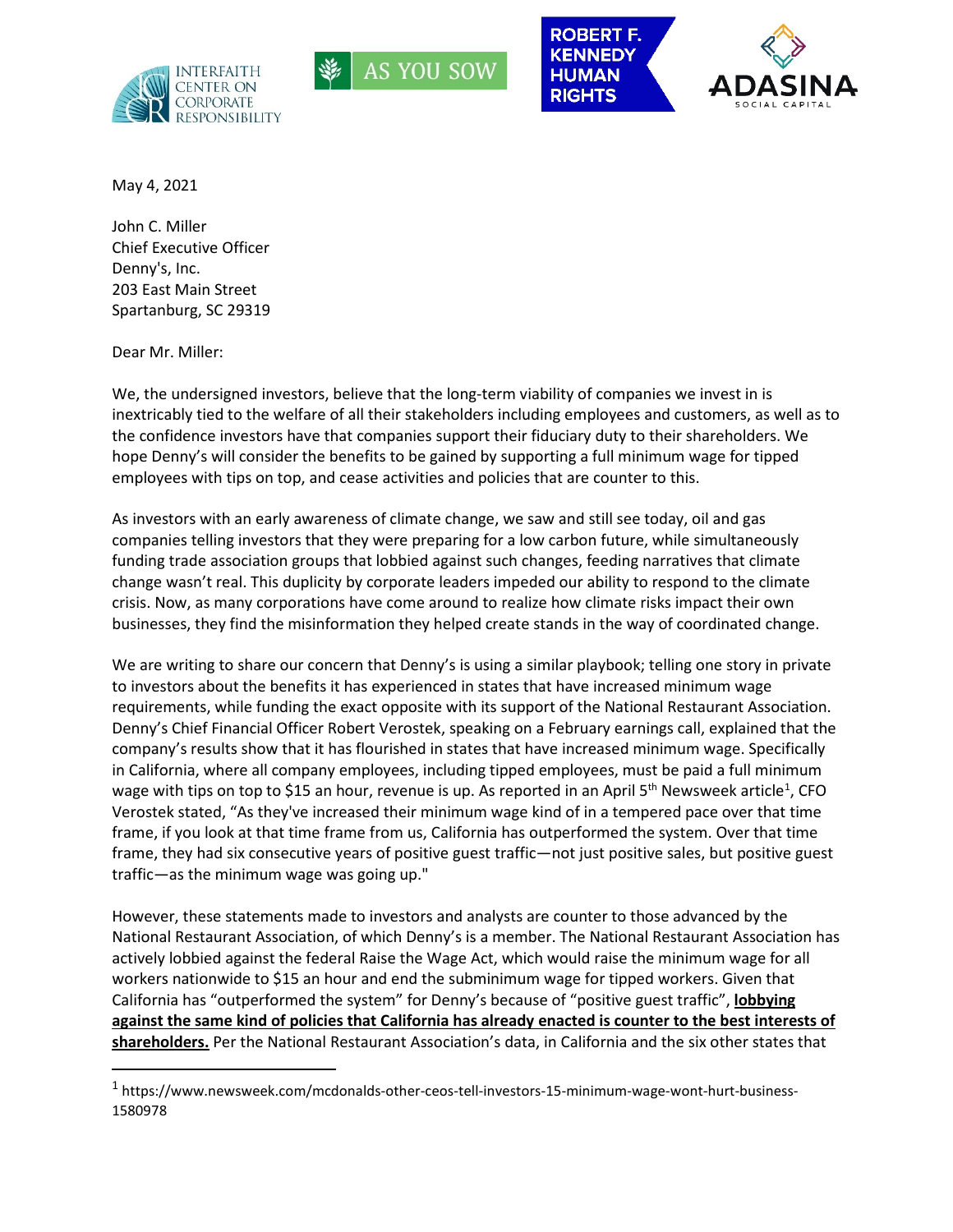require a full minimum wage for tipped employees with tips on top (OR, WA, NV, MT, MN, and AK) restaurant sales growth is higher in states than it is in the 43 states with a subminimum wage for tipped workers. Restaurant sales in One Fair Wage states grew by 17 percent, according to 2017-2018 restaurant trade lobby estimates, compared to 15.6 percent in subminimum wage states. California has enjoyed the highest restaurant sales of any state, topping over \$97 billion, reflecting an annual restaurant sales increase of 18 percent. Full-service restaurant employment (FSRE) in the seven states that require a full minimum wage grew by 6.71 percent between 2016 and 2019, compared to a FSRE increase of only 4.9 percent in states that have a subminimum wage. Small business employment in One Fair Wage states grew by 8.37 percent, while employment in small business in states with a subminimum wage grew by only 5.95 percent between 2016 and 2019.

We believe one reason for Denny's growth in California is the increased consumer spending that comes with an increased minimum wage. This kind of growth is to be expected when the restaurant workforce is one of the largest and fastest growing employment sectors in the United States, and thus one of the largest and fastest growing sectors of working class consumers. These workers represent a huge share of Denny's consumers. Data shows that low-wage workers spend a greater percentage of their income than other consumers. It thus follows that as their wages increase, restaurant workers, their families, and other low-wage workers are more likely to eat in Denny's restaurants than other groups of consumers.

In fact, during the pandemic we saw that the five states with the highest levels of restaurant business closures were all states with a subminimum wage for tipped workers. California experienced a lower rate of restaurant business closure during the pandemic than the majority of states in the United States.

Therefore, we call on Denny's to consider:

- Ceasing all lobbying activities, either directly or through its trade associations, that are counter to a full minimum wage for tipped employees with tips on top;
- Withdrawal from the National Restaurant Association which does not operate in the best interests of shareholders;
- Providing a full minimum wage to its tipped employees in all states where it operates, with tips on top.

We hope Denny's will consider the benefits to be gained by aligning its support for a full minimum wage with the actions outlined above. We welcome the opportunity to discuss these matters in greater detail or to provide any additional information. Please contact Nadira Narine at nnarine@iccr.org to facilitate a follow up discussion with investors by May 28, 2021.

Sincerely,

*Rosanna L. Weaver*

As You Sow Robert F. Kennedy Human Rights

Adasina Social Capital

Interfaith Center on **Corporate** Responsibility